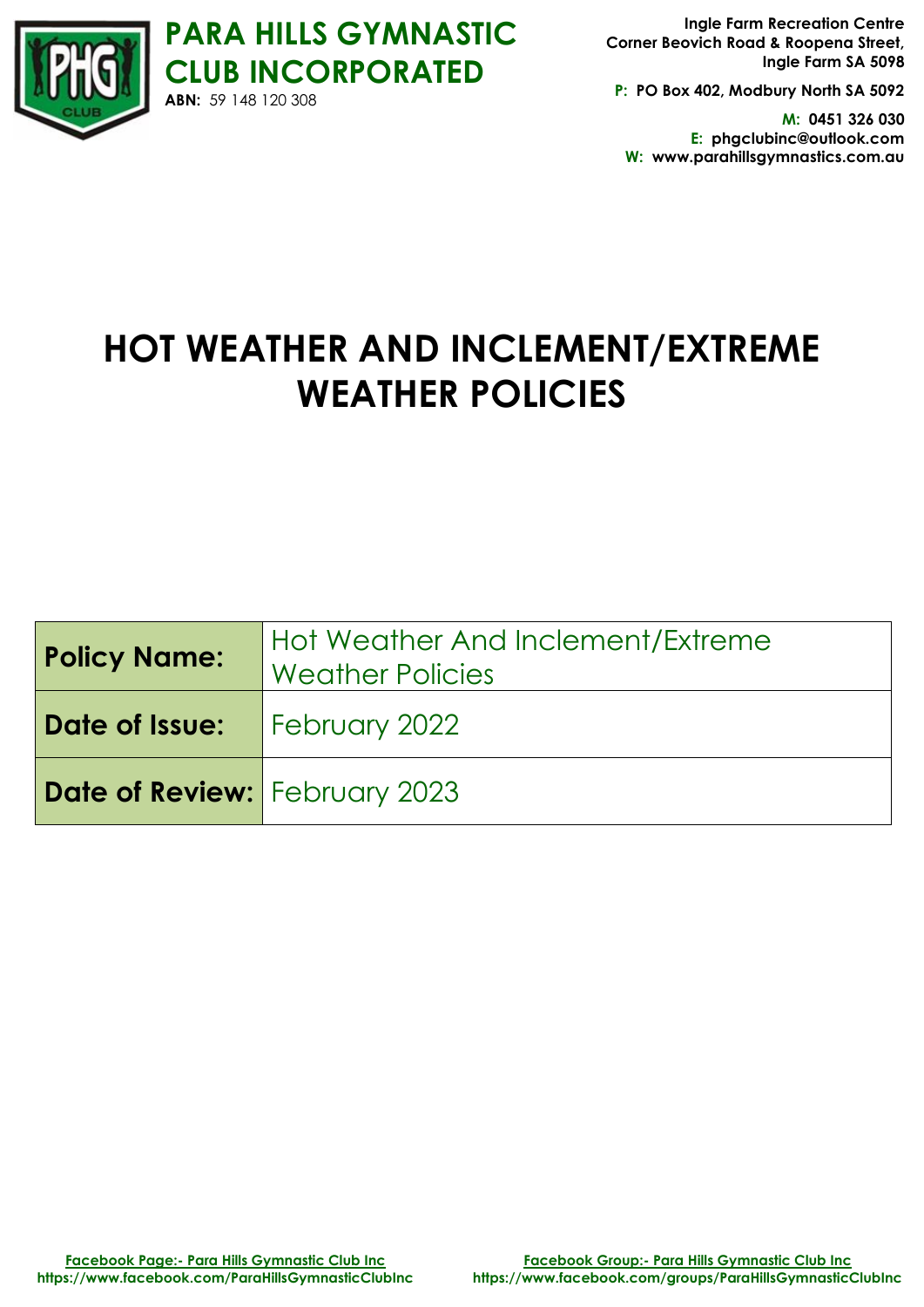

**Ingle Farm Recreation Centre Corner Beovich Road & Roopena Street, Ingle Farm SA 5098**

**P: PO Box 402, Modbury North SA 5092**

**M: 0451 326 030 E: phgclubinc@outlook.com W: www.parahillsgymnastics.com.au**

# **HOT WEATHER POLICY**

## **Policy Statement:**

• PHGC recognises that participation in Gymnastics with the PHGC is generally in an air conditioned environment. However from time to time conditions may become extreme or the club may be involved in external activities.

#### **Purpose**:

• The aim of the policy is to protect all members from heat and sun exposure.

#### **Policy Coverage:**

• This policy applies to all PHGC functions and events and to all members, officials, athletes, performers and others taking part in PHGC functions and events.

#### **Policy Compliance**:

- The following guidelines need to occur;
	- If the temperature exceeds 38 degrees sessions may finish early or if the air conditioner is not available or not working effectively or ceases to operate, the Senior Coach may terminate or cancel (Notification on Website) or modified session.
	- Outdoor events or excursions will require all participants' to be "Sun Smart" and be urged when practical to wear Hats and Sunscreen and remain hydrated.

#### **Confidentiality and Reporting:**

• Breaches of this policy must be reported to PHGC management within 14 days of any occurrence. Breaches of this policy must be kept confidential and disclosure to any third party beyond PHGC management is not permitted.

#### **Policy Outcomes:**

- Anticipated outcomes of the PHGC Hot Weather policy:
	- Increased awareness of the dangers of heat and sun exposure.